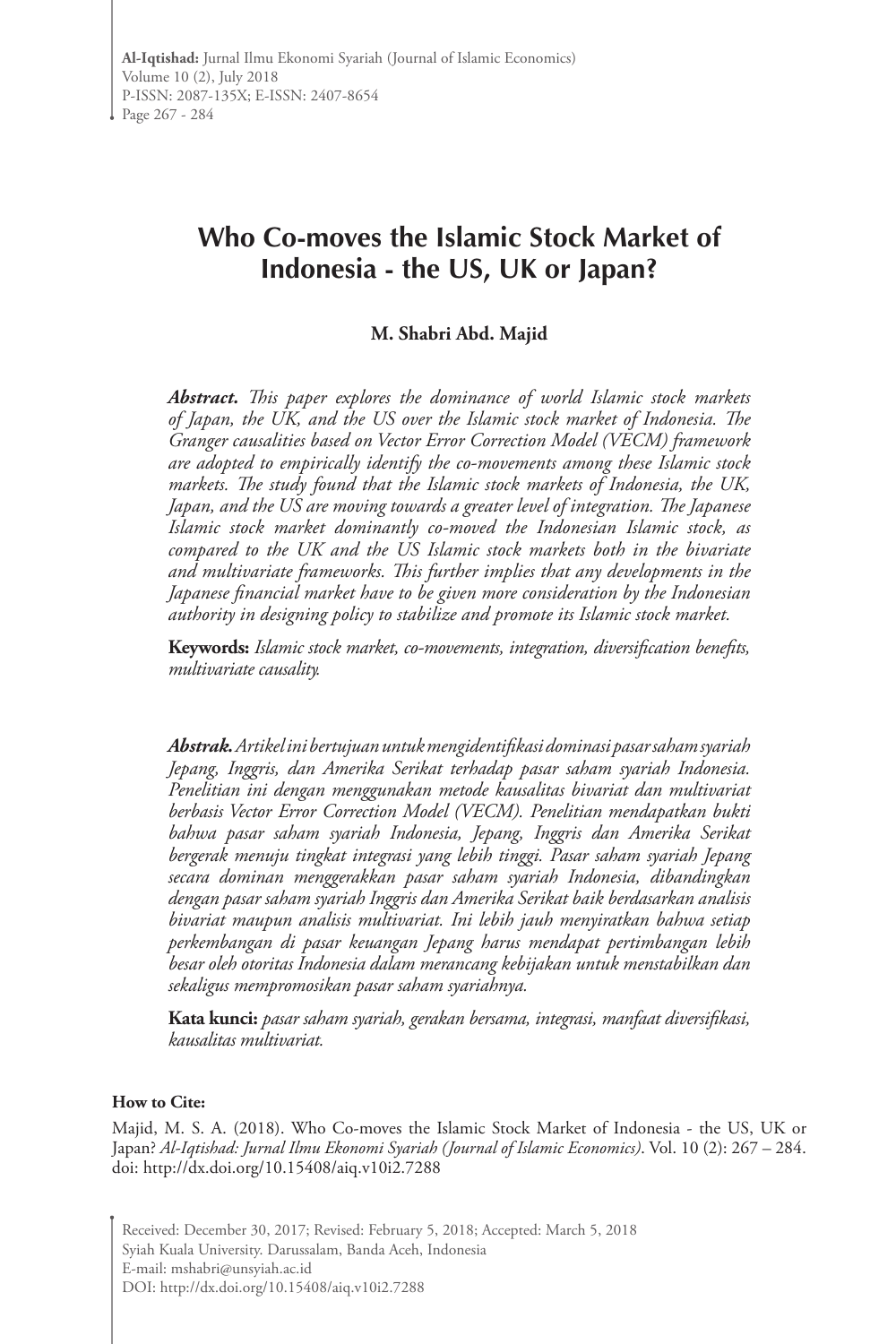### **Introduction**

Recently, the empirical studies on the global stock market integration have been widely researched in the finance literature. The research interest on this issue has been proliferating after 1987 stock market crisis as this issue provides importance implication for investors to minimize the risk by diversifying their investments, and for policy-makers to design prudent macroeconomic strategies in promoting the stock market. The studies on the integration of stock market have further intensified after the 1997 Asian financial and the 2008 global financial crises (Janakiramanan and Asjeet, 1998).

The term global market integration characterizes a wide area of research in financial macroeconomics that covers various diverse aspects of the interdependencies across the national stock markets. The integration of market has been viewed by earlier studies both from the asset pricing and statistical perspectives. The former perspective defines the markets' integration if they follow "the law of one price" (Klemeier and Harald, 2000), while the later perspective delineates the integrated markets if their prices are correlated. Thus, the commonly established definition of integration of markets shows that if the two or more markets have identical stocks, thus they must be identically priced (Naranjo and Aris, 1997) due to their similarity in risk characteristics irrespective of their trading location (Akdogan, 1991; and Cheng, 2000). Since the prices in integrated stock markets move together in the long run (Cheng, 2000). Therefore, investing in those markets provide no diversification benefits for global investors. This study explores the co-movements between the Islamic stock markets of Indonesia with those of the UK, US, and Japan from the perspective of statistics.

There have been many studies investigated co-movements of the conventional stock markets in the developed countries. For example, Majid et al. (2008), Majid (2009), and Majid et al. (2009) investigated the interdependencies and co-movements of the ASEAN stock markets with those of the developed. The result confirmed that the world stock markets move towards a greater level of integration. The ASEAN and world markets ever become more integrated after the episodes of economic crises in 1987, 1997, and 2008 (Cha and Oh, 2000; Jang and Sul; 2002; and Majid and Kassim, 2009). These findings demonstrate that the benefits' diversification of investing in stocks across the global market tended to diminish as the markets become more liberalized in their financial markets.

Comparing to the enormous empirical studies on the interrelationships among the conventional stock markets both in the advanced and emerging stock markets, the similar studies on the global Islamic stock markets, particularly in Indonesia has been relatively limited. Yusof and Majid (2006) found bidirectional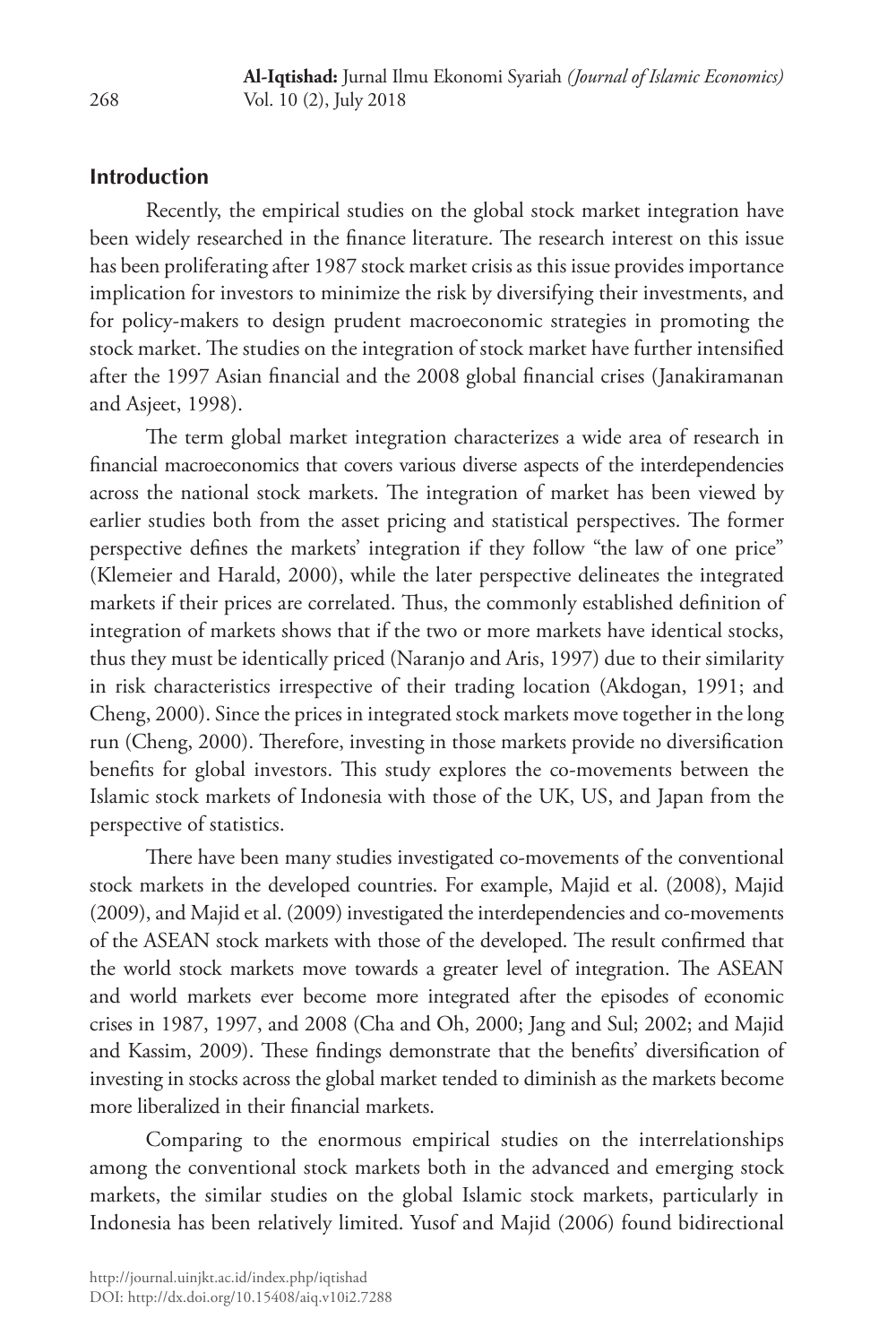causality between the stock markets of Japan and Indonesia and a unidirectional causality from the stock markets of the US to the Indonesian stocks. The interlinkages among the stock markets of Indonesia with those of Australia, the UK, Singapore, the Philippines, Japan, the US, Hong Kong, and Malaysia, were also documented by Adityara (2012).

Among the studies focused on the integration of Islamic stock markets is conducted by Majid and Kassim (2010), and documented that the Islamic stock markets tended to become more interlinked. Thus, implying the decline of diversification benefits when investing in the Islamic stocks globally. Moreover, other existing empirical studies on the Islamic stock market in Indonesia only examined their determinants (Majid, 2016a, 2016b; Beik and Fatmawati, 2014; Ali, 2014; Baroroh, 2013; and Azwar et al., 2011). These studies found that money supply, inflation, interest, exchange rate, the conventional stock market, economic growth affect the Islamic stock market (Baroroh, 2013; Beik and Fatmawati, 2014; Majid, 2016b). Azwar et al. (2011) found that debt ratio, profitability, and interest rate affected the Islamic stock markets. These findings implied that to strengthen the Islamic stock market, the design of firm strategy should be coordinated with the national monetary policy and global capital markets policies.

Unlike few earlier studies that focused on the Islamic stock market of Indonesia, this study contributing the following to existing Islamic stock market literature. *Firstly*, unlike the study by Majid and Kassim (2010) on the global Islamic stock markets in a broader perspective, this study specifically focused on the Indonesian Islamic market per se. *Secondly*, to get a clearer and specific empirical picture on the dominant role of the world leading Islamic stock markets over the Indonesian Islamic stock market, this study only focuses on the importance of the US, the UK, and Japanese Islamic stock markets that represent the major continents in the world. This study excludes the macroeconomic determinants from the analysis like the studies by Beik and Fatmawati (2014) and Baroroh (2013). *Thirdly*, this study presents the latest trends in the world Islamic stock markets' co-movements on the Islamic stock market of Indonesia using latest data of daily Islamic stock indices from 1999 to 2016. *Finally,* unlike the study by Azwar et al. (2011) who utilized a simple multiple regression analysis, this study used standardized Granger causalities, both bivariate and multivariate to provide a comprehensive empirical evidence on the inter-linkages between the Islamic stock market of Indonesia and the largest world Islamic stock markets. Focusing only on the Granger bivariate or multivariate analysis could miss essential information due to the possibility of investigating non-cointegrated markets at the bivariate level, but they are jointly cointegrated (Yusof and Majid, 2006).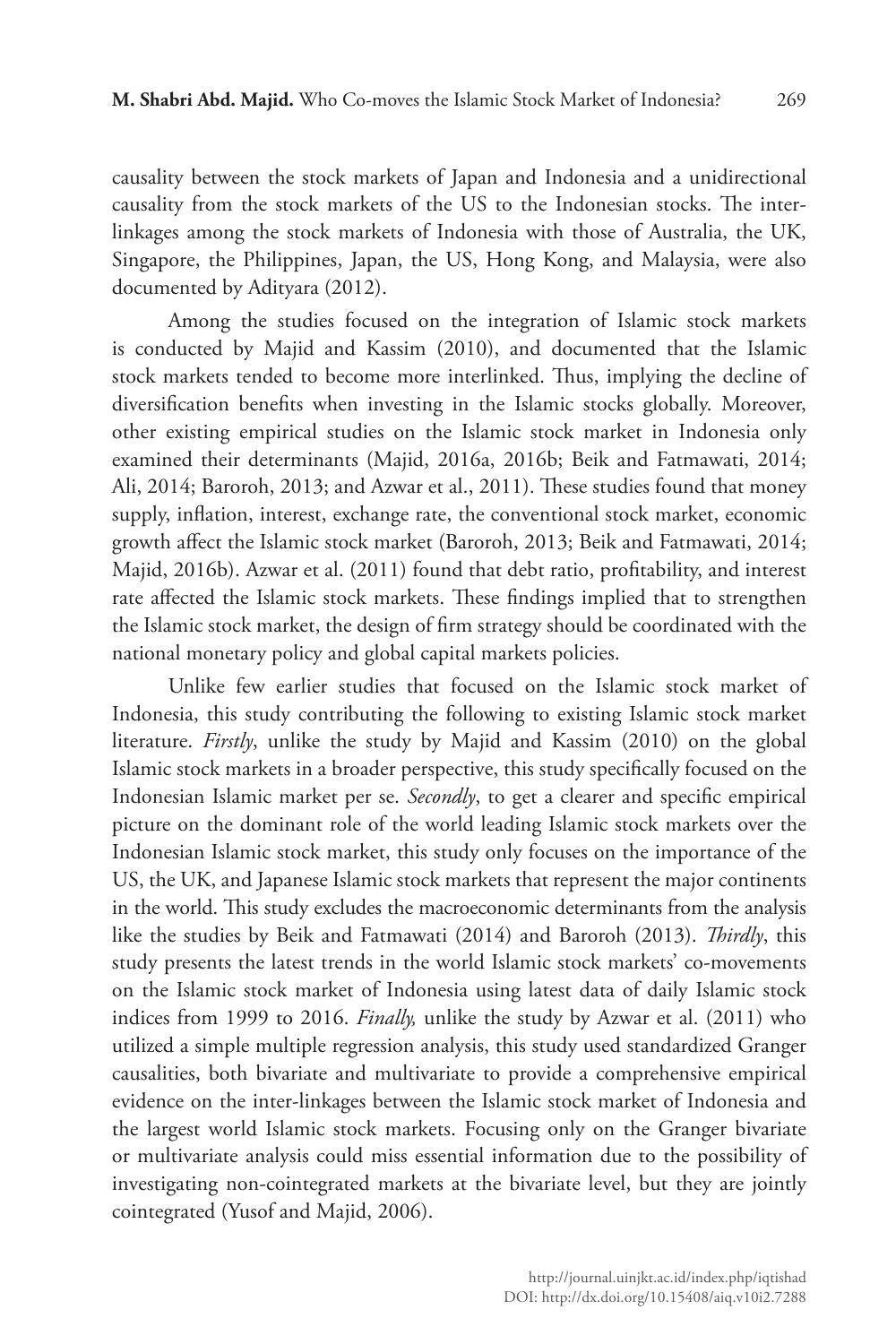Considering these novelties of our study, this study explores the dominance of the Islamic stocks of UK, the US, and Japan over the Islamic stock market of Indonesia and their co-movements both in the bivariate and multivariate framework. The findings of this study are hoped to shed some lights for investors when diversifying their investments in the Islamic stock markets across the globe. As for the policy-makers, the findings of this study are hoped to provide an important reference when designing policy to stabilize and promote the Islamic stock markets nationally and globally.

#### **Literature Review**

There have been many studies investigated co-movements of the conventional stock markets in the developed countries. For example, Majid et al. (2008), Majid (2009), and Majid et al. (2009) investigated the interdependencies and comovements of the ASEAN stock markets with those of the developed markets using the Generalized Method of Moment (GMM) frameworks. These studies confirmed that the world stock markets move towards a greater level of integration. During the 2008 global financial crisis, Majid and Kassim (2009) documented that the ASEAN and world markets ever become more integrated. Similarly, Cha and Oh (2000) and Jang and Sul (2002) found that the integration among the Asian emerging markets investigated to increase after the stock market crash in 1987 and the Asian financial crisis in July 1997. The financial sector of the economy is found to be the worst sectoral economy of Malaysia impacted by the 2008 global economic crisis (Kassim et al., 2011). The stock markets among the major trading partners are found to be more intensified both in Malaysia (Abdul Karim and Majid, 2009) and Indonesia (Abdul Karim et al., 2009). These findings imply that the benefits' diversification of investing in stocks across the global market tended to diminish as the markets become more liberalized both in term of financial and trading activities worldwide.

Comparing to the enormous empirical studies on the interrelationships among the conventional stock markets both in the advanced and emerging stock markets, the similar studies on the global Islamic stock markets, particularly in Indonesia, have been relatively limited. Yusof and Majid (2006) explored the dominant role of the US and Japanese stock markets over the stock market of Indonesia using the Variance Decomposition and impulse response analyses and found the bidirectional causality between the stock market of Japan and Indonesia and a unidirectional from the stock markets of the US to the Indonesian stocks. Adityara (2012) explored the influences of global conventional stock markets on the Indonesian stock market using the Granger Causality and documented the interlinks among the stock markets of Indonesia with those of Australia, the UK, Singapore, the Philippines, Japan, the US, Hong Kong, and Malaysia over the period 2004- 2010.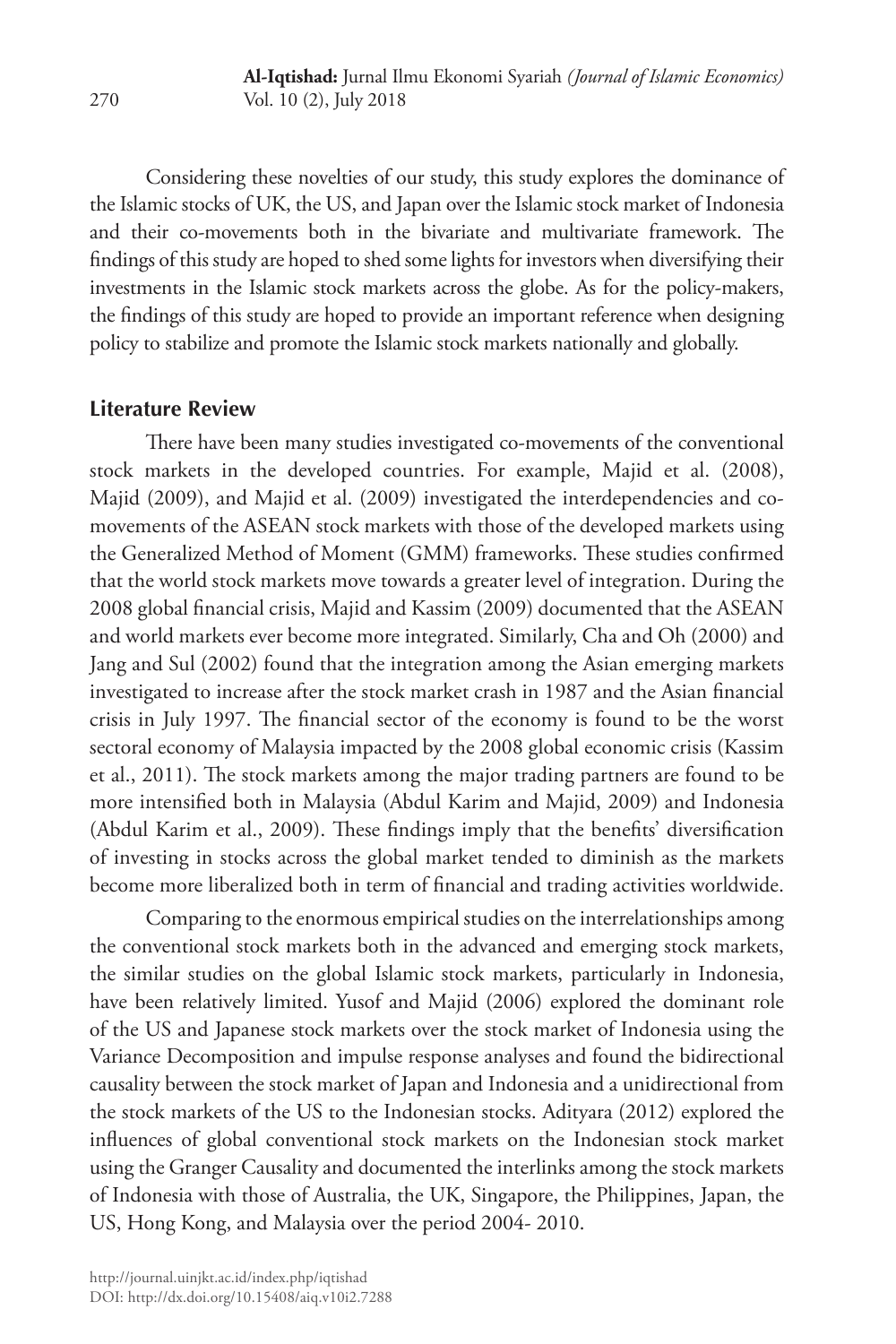Among the studies focused on the integration of Islamic stock markets is conducted by Majid and Kassim (2010) using the Autoregressive Distributed Lag (ARDL) framework during the 1999-2006 period, and documented that the Islamic stock markets tended to become more interlinked, thus implying the decline of diversification benefits when investing in the Islamic stocks globally. Moreover, other existing empirical studies on the Islamic stock market in Indonesia only measured the performance (Tulasmi and Trihariyanto, 2016) and its determinants (Majid, 2016a, 2016b; Beik and Fatmawati, 2014; Ali, 2014. Baroroh, 2013; Azwar et al., 2011).

In a more detailed, Tulasmi and Trihariyanto (2016) compared performances between the returns of the Islamic stocks of Malaysia and Indonesia using the methods of Sharpe, Treynor, and Jensen. The investors who invest their monies in the Indonesian Islamic stocks could gain showing higher returns the documented that returns of Islamic stocks of Indonesia were higher than those of Malaysia. Meanwhile, Majid (2016b) explored the macroeconomic determinants of the Islamic stock of Indonesia. This research found that money supply, interest, exchange rate, and economic growth affected the market. Baroroh (2013) examined the long-run co-movements between the Islamic stock market and macroeconomic determinants. The study recorded that the discount rate, exchange rate, and inflation Granger caused the Islamic stock returns of Indonesia.

In the similar vein, Beik and Fatmawati (2014) assessed the impact of worldwide Islamic stock market and macroeconomic determinants on the Indonesian Islamic stocks using the Vector Error Correction Model (VECM) over the 2007-2012 periods. They found that the Islamic stock market of Indonesia is positively influenced by the Islamic stock markets of Europe, Malaysia, and level of economic activity, and negatively impacted by the Islamic stock markets of Japan, the US, money supply, and interest rate. Additionally, by using a multiple regression analysis, Azwar et al., (2011) explored the effects of financial ratios and macroeconomic variables on the Indonesian Islamic stock returns. Debt, profitability, and interest rate are found to affect the Islamic stock returns, while the price to earnings ratio, exchange rate, and inflation are documented to have no significant effect on Islamic stock returns. These findings implied that to strengthen the Islamic stock market, the design of national monetary policy should be coordinated with the global capital markets policies.

The above-reviewed studies show that none of the studies has empirically the dominance of the world largest Islamic stock markets over the Islamic stock market of Indonesia, thus this study intends to fill this gap of literature and empirical findings. As the market is moving towards a more liberalized and thus greater level of integration worldwide, this study is indeed timely to be conducted, as it provides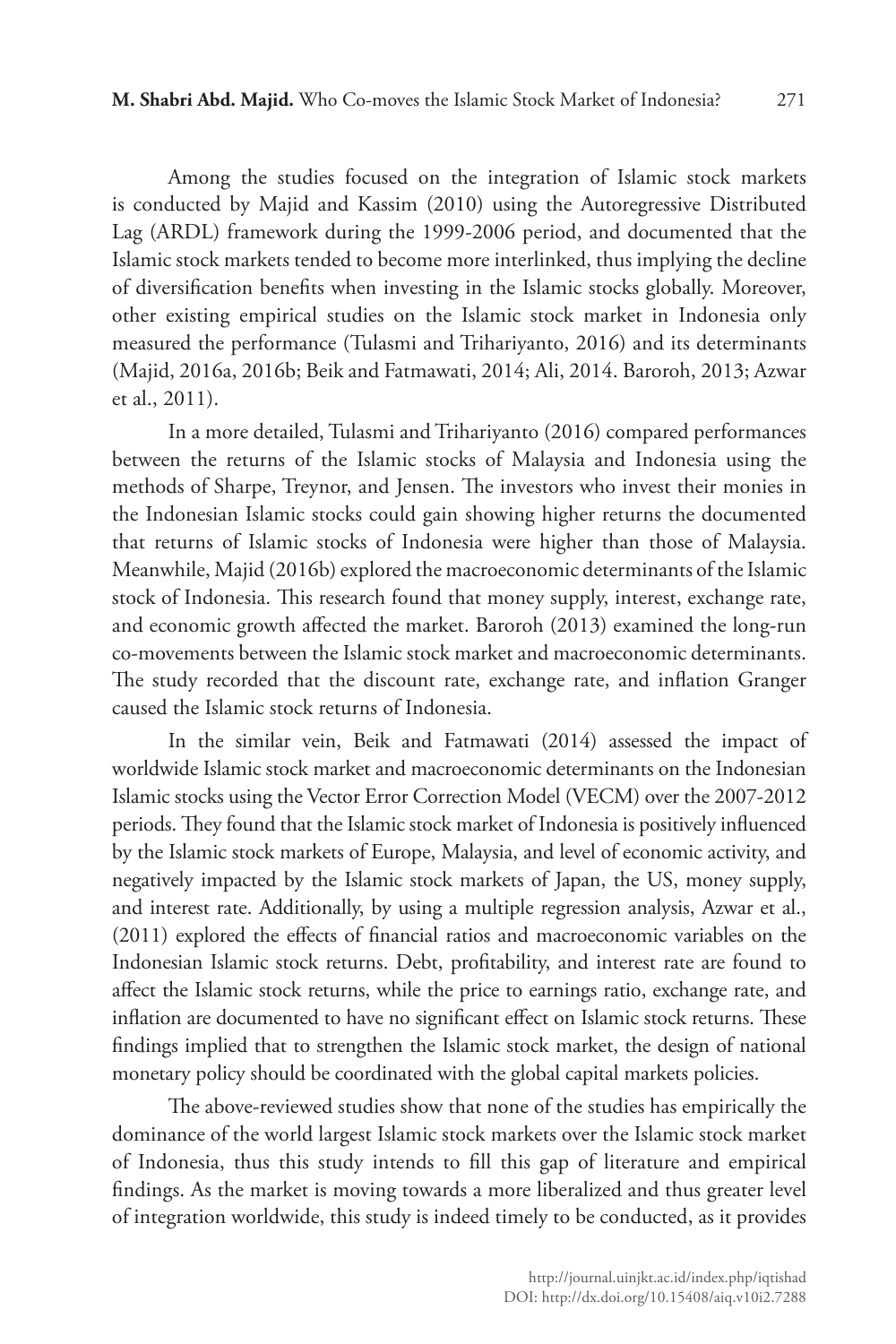latest empirical evidence on the importance of leading world Islamic stock markets on the national Islamic capital market of Indonesia.

#### **Method**

Daily closing indices of four Islamic stocks of Indonesia, the US, the UK, and Japan spanning the period from the beginning of 1999 to end of 2016 are analysed in the study. These stock indices are denominated in domestic currency units, gathered from the Bloomberg Database. The following indices are utilized to measure the stock returns of each stock: (i) Jakarta Islamic Index for Indonesia; (ii) Dow Jones Islamic Index of America for the US; (iii) Dow Jones Islamic Index of Japan for Japan; and (iv) Dow Jones Islamic Index of the United Kingdom of Great Britain for the UK.

Two arising common problems in exploring the inter-linkages among the global stock markets are resolved in this study. *Firstly*, the missing observations due to different holidays' across the national stock markets are resolved by using the Occam's razor method, where the missing data are simply to be filled in by data from previous day (Jeon and Vonfurstenberg, 1990; Hirayama and Tsutsui, 1998; and Majid and Kassim, 2009). *Secondly*, the differences in the trading hour across the global stock markets are overcome by adjusting today's indices of Indonesia, the UK, and Japan with the US index of the previous day.

In analysing the dominance of the Islamic stocks of UK, the US, and Japan over the Islamic stock market of Indonesia and their co-movements, several steps of empirical analysis are conducted. *Firstly*, the tests of stationary for each stock index are performed using both Augmented Dickey-Fuller (ADF) (Dickey and Fuller, 1979; 1981) and Phillips and Perron (PP) tests (Perron, 1988; Phillips and Perron, 1988). *Secondly*, the test of cointegration between the Islamic stock markets of Indonesia and the UK, Japan, and the US is done using the Johansen and Juselius (1990) technique. *Thirdly*, the bivariate causalities between the Islamic stock markets of Indonesia and the UK, Japan, and the US are examined using the Granger causality test. *Finally*, to investigate the short- and long-run causalities among these Islamic stock markets within the multivariate framework, the Vector Error Correction Model (VECM) is performed.

Due to the non-stationary of the bulk of macroeconomic variables (Serletis, 1993), including stock indices, thus to avoid from the spurious regression, the time series' empirical study should perform the unit root test to ensure the stationarity of variables. If the non-stationary variables were analysed in the regression analysis, their findings would be void (Thomas, 1997). Taking this into account, thus this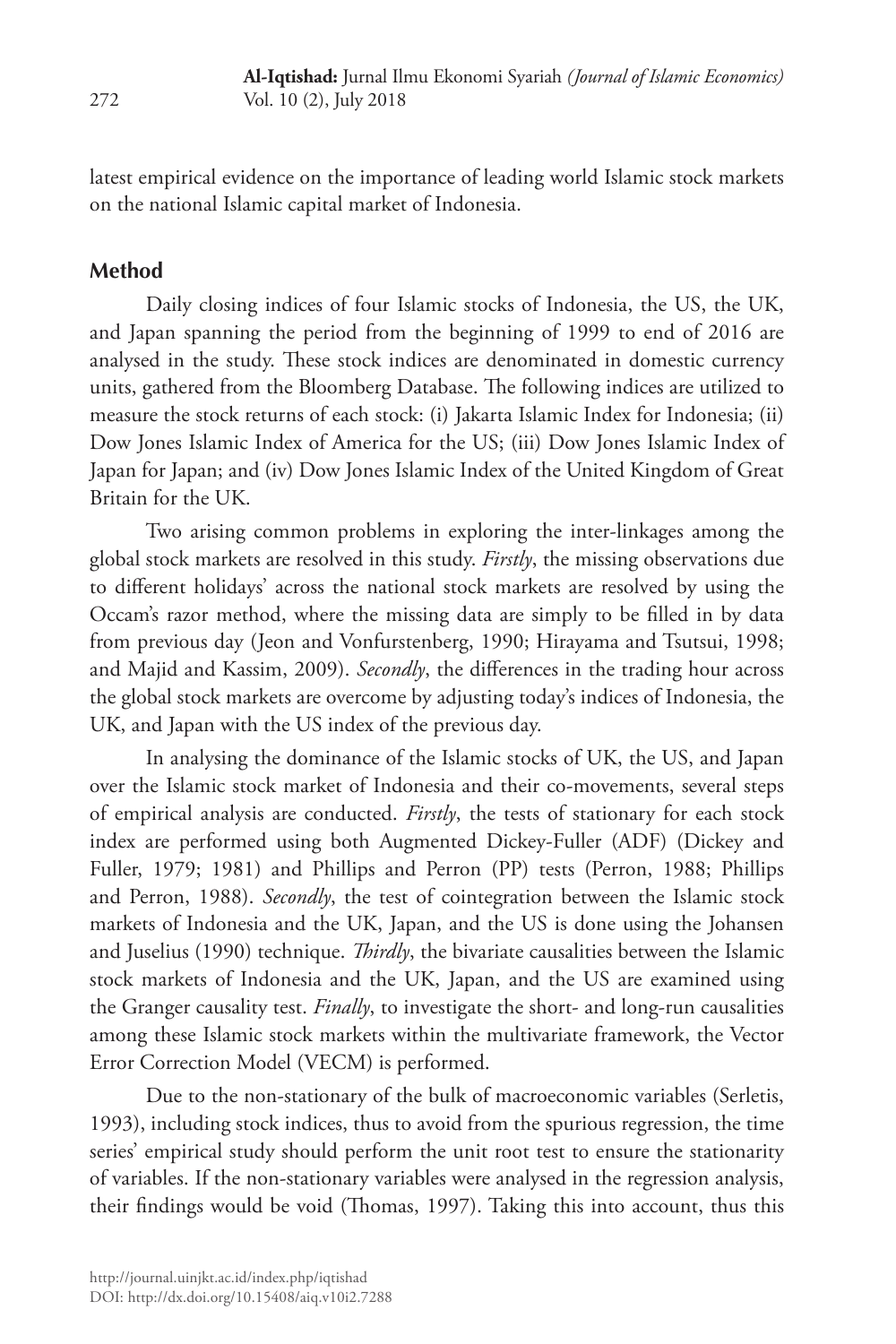study utilizes the tests of ADF (Dickey and Fuller, 1979; 1981) and PP (Perron, 1988; Phillips and Perron, 1988). To conduct the tests of stationarity, the rejection of null hypothesis ( $H_0$ :  $\delta = 0$ ) implies the stationarity of Islamic stock indices. Meanwhile, the non-rejection of the alternative hypothesis (H<sub>1</sub>:  $\delta \neq 0$ ) signifies the non-stationarity of Islamic stock indices.

With the intention to discover the cointegration between the Islamic stock markets of Indonesia and the UK, Japan, and the US, the study uses the Johansen and Juselius (1990) technique within the Vector Autoregressive (VAR) framework. The presence of a cointegration among these markets is assessed using the tests of statistics of Johansen and Juselius (1990). Furthermore, this study measures the number of cointegrating vectors using the statistics of Osterwald-Lenum (1992).

After validating the presence of cointegration, to discover the direction of bivariate causalities between the Islamic stock markets of Indonesia and the UK, Japan, and the US, the following model is estimated:

$$
\Delta D_{t} = \varphi + \delta_{\rho} \Delta IID_{t-p} + \lambda_{q} \Delta IIP_{t-q} + \gamma_{r} \Delta IUK_{t-r} + \beta_{v} \Delta IUS_{t-v} + \varepsilon_{1t} \tag{1}
$$

In testing the bivariate causality, the values of F-statistic for δ, λ, γ, and β are referred. The null hypothesis of the estimated coefficient is equal to zero is tested. If the null hypotheses ( $\delta_1 = ... = \delta_p = 0; \lambda_1 = ... = \lambda_q = 0; \gamma_1 = ... = \gamma_r = 0;$  and  $\beta_1 = ... = \beta_v = 0$ ) are not rejected, implying the non-Granger causality the Islamic stock market of Indonesia on the Islamic stocks of Japan, the UK, and the US, and vice versa. The findings from this test provide various path of interaction patterns between the Islamic stock market of Indonesia and the UK, Japan, and the US, namely: (i) a unidirectional Granger causality from one to another Islamic stock markets, or otherwise; (ii) a bi-directional Granger causality between the Islamic stock markets; and (iii) non-Granger causality between the Islamic stock markets.

In the final step, after identifying the existence of co-integration between the Islamic stock markets of Indonesia and the UK, Japan, and the US, to estimate the multivariate causal co-movements between the Islamic stock markets, the following Vector Error Correction Model (VECM) that is presented in the form of the matrix. For this purpose, the Akaike (1974) Information Criterion (AIC) is used to determine the number of lags to be included in our estimated models.

$$
\begin{bmatrix} \Delta ID \\ \Delta JP \\ \Delta UK \end{bmatrix} = \begin{bmatrix} \delta_0 \\ \delta_1 \\ \delta_2 \\ \delta_3 \end{bmatrix} + \sum_{i=1}^{k} \Gamma_i \begin{bmatrix} \Delta ID \\ \Delta JP \\ \Delta UK \end{bmatrix} + \prod_{i-k} \begin{bmatrix} ID \\ JP \\ \Delta UK \end{bmatrix} + \begin{bmatrix} \varepsilon_{i0} \\ \varepsilon_{i1} \\ UK \end{bmatrix}
$$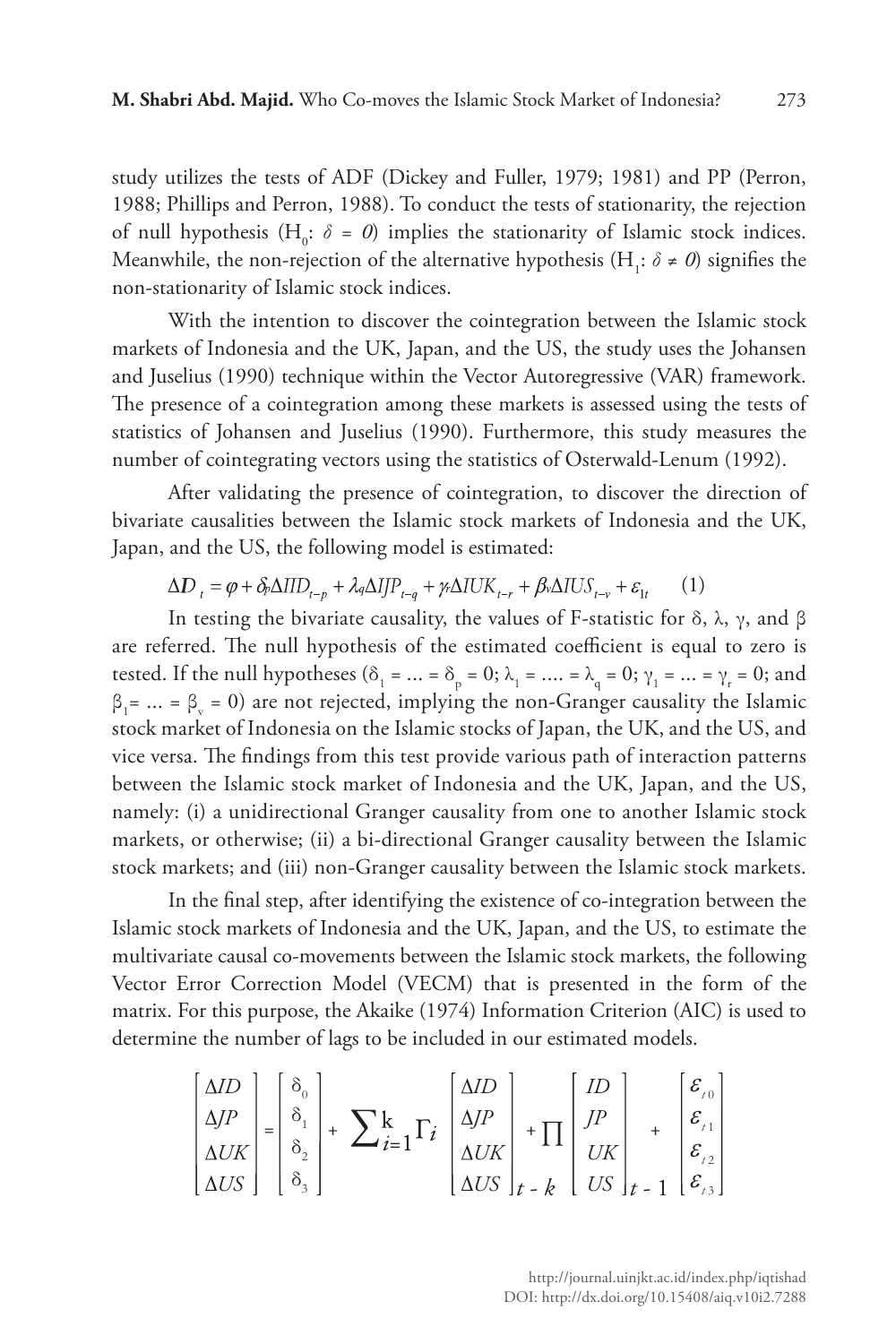To test for multivariate causality, the value of F statistic based on the Wald test on the null hypothesis of the summation of the estimated lagged coefficient of independent variables are equal to zero. The non-rejection of null hypothesis shows that the independent variables do not move the dependent variable. Moreover, when the estimated value of ∏ is discovered to be significant using the t statistic, it implies that the Islamic stock markets share a long-term equilibrium. Finally, the findings show the channels of causality among the Islamic stock markets. Firstly, the significant value of Error Correction Term (ECT) denotes the presence of long-run equilibrium in the markets and the presence of short-run disequilibrium would be corrected and adjusted moving towards long-run equilibrium. Secondly, patterns of causal directions of interaction among the Islamic stock markets could be also identified as in the bivariate causality framework, as discussed earlier.

### **Result and Discussion**

This section presents and discusses findings of the study in the following sequences. It begins with illustrating the descriptive statistics and followed by the presenting the findings from tests of stationarity, cointegration, bivariate Granger and multivariate causalities based on the VECM framework.

| <b>Islamic Stocks</b> | <b>IID</b> | <b>UIK</b> | IJP      | <b>IUS</b> |
|-----------------------|------------|------------|----------|------------|
| Mean                  | 0.134      | 0.023      | 0.022    | 0.037      |
| Maximum               | 5.419      | 2.687      | 3.412    | 2.467      |
| Minimum               | $-6.626$   | $-2.978$   | $-4.401$ | $-3.613$   |
| Std. Dev.             | 1.108      | 0.637      | 1.899    | 0.578      |
| Skewness              | $-1.061$   | $-0.477$   | $-0.383$ | $-0.065$   |
| <b>Kurtosis</b>       | 10.819     | 6.501      | 5.253    | 8.443      |

Table 1. Descriptive Statistics of The Islamic Stock Returns

Table 1 described the summary of statistics of the Islamic stock markets of Indonesia (ID), Japan (JP), The United Kingdom of Great Britain (UK), and the United States of America (US). It showed that, during the entire period of study, the Islamic stock markets documented positive daily returns, where the Islamic stock market of Indonesia provided the highest stock returns of 13.4%, followed by the Islamic stock markets of the US (3.7%), Japan (2.3%), and the UK (2.2%). Out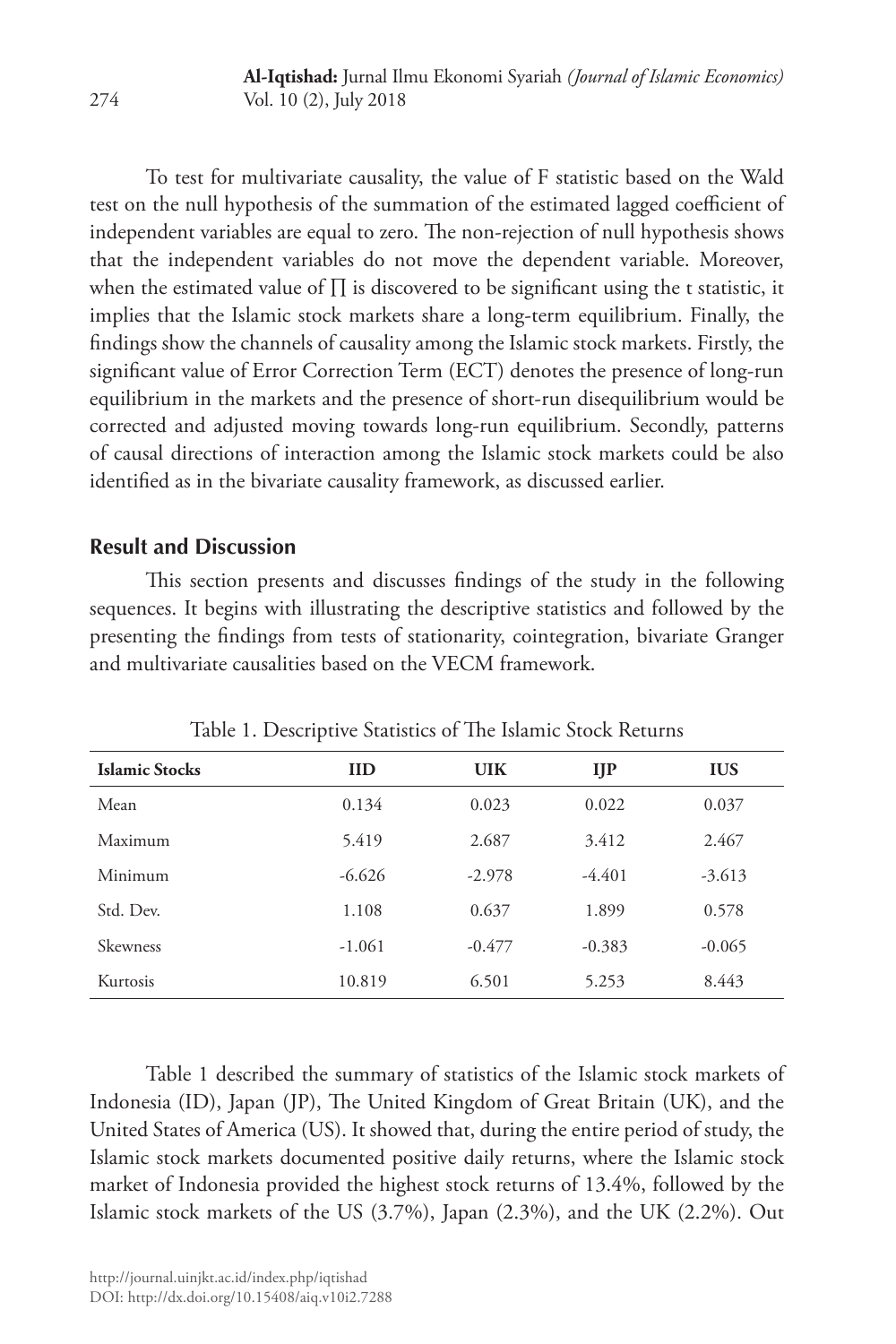of four investigated Islamic stock markets, surprisingly the Islamic stock markets of Indonesia recorded the lower level of risks than those of Japan and the US. At this juncture, these findings implied that investing in the Islamic stock market of Indonesia provided more returns, comparing to its owned risk level as well as the risks level in the Japanese and the US Islamic stock markets.

Moreover, as observed from Table 1, compared to the descriptive statistics of other markets. The Indonesian Islamic stock market is documented to be somewhat similar to other markets since its average daily returns and risks are comparable to the world leading Islamic stock markets. This provides an initial indication that the Islamic stock market of Indonesia is moving towards similar direction with other advanced Islamic stock markets as these markets tended to become more integrated. These findings confirmed the earlier findings by Majid and Kassim (2010), who documented an increased integrated level among the Islamic stock markets. As discussed earlier, to provide robust and reliable empirical findings for time series' regression analysis, all data (Islamic stock indices) to be analyzed have to be stationary (Gujarati, 2009). The Augmented Dickey-Fuller (ADF) and Phillips-Peron (PP) tests with constant and trend models are estimated, for this purpose, where their findings are reported in Table 2.

| <b>Islamic Stocks</b> |            | Level     |                          | <b>First-Difference</b> |  |  |
|-----------------------|------------|-----------|--------------------------|-------------------------|--|--|
|                       | <b>ADF</b> | <b>PP</b> | ADF                      | <b>PP</b>               |  |  |
| IID                   | $-1.432$   | $-1.506$  | $-17.098***$             | $-21.147$ ***           |  |  |
| $_{\rm IIP}$          | $-1.292$   | $-1.271$  | $-10.341***$             | $-25.840$ ***           |  |  |
| <b>IUK</b>            | $-1.617$   | $-2.412$  | $-12.053***$             | $-27.927***$            |  |  |
| IUS                   | $-1.500$   | $-1.558$  | $-11.051$ <sup>***</sup> | $-27.765$ ***           |  |  |

Table 2. Result of Stationary Tests

Notes: \*\*\* indicates the 1% level of significance.

As illustrated in Table 2, the study recorded that all the Islamic stock indices of Indonesia, the UK, Japan, and the US were having the unit root at level. The study could not reject the null-hypothesis of the presence of unit root at the 1% significance level. Thus, the study further tested the stationarity of Islamic stock indices at the first differences using the similar ADF and PP tests. The study discovered that, all the stock indices became stationary after taking first differencing. These findings are in harmony with many previous studies on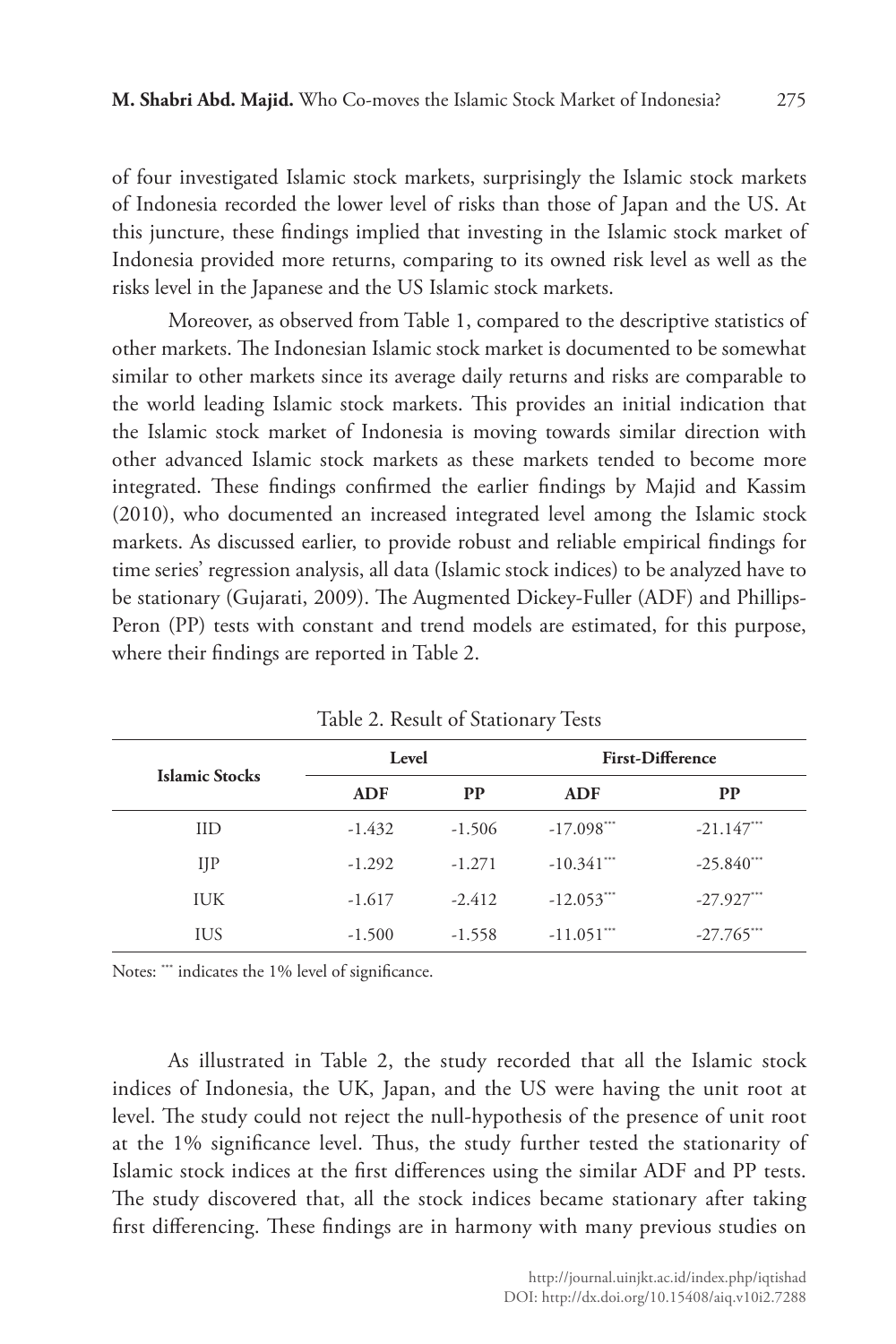the stock markets, where the stock indices were stationary at the first difference (Beik and Fatmawati, 2014; Baroroh (2013); and Majid and Kassim, 2010). These findings implied that all Islamic stock indices were integrated of order one, I (1). Documenting this, the study could then proceed to analyse the existence of cointegration or long-run equilibrium among the Islamic stock markets.

Having documented the similar order of Islamic indices' integration, the study continued testing the co-integration or long-run equilibrium among the Islamic stock markets of Indonesia, the UK, Japan, and the US. Table 3 reported the results of co-integration tests. As observed from Table 3, the Islamic stock markets recorded to co-integrated at the 5% level of significance, both based on the tests of Trace statistics and Maximum eigenvalue statistics. These findings implied that the there was a long-run equilibrium existed among the Islamic stock markets.

| <b>Null Hypothesis</b> | <b>Trace Statistic</b> | Max-Eigen Statistic |
|------------------------|------------------------|---------------------|
| $r \leq 0$             | $92.811$ **            | $69.013$ **         |
| $r \leq 1$             | 53.121                 | 26.987              |
| $r \leq 2$             | 23.508                 | 15.011              |
| $r \leq 3$             | 10.432                 | 10.113              |

Table 3. Findings of The Cointegration Among The Islamic Stock Markets

Notes: " and *r* indicate the 5% level of significance and cointegrating vectors' number, respectively. As the study used daily data, the optimal lag-length incorporated in the study was 30. The lag-length criteria of the AIC used in this study suggested that the lag-length = 2.

As delineated previously, the finding of co-integration among the Islamic stock markets showed that the markets have shared the co-movements moving towards a long-run equilibrium. This empirical evidence is in line with the study by Yusof and Majid (2006) for the conventional stock markets of Indonesia, Malaysia, Japan, and the US; conventional stock markets of the OIC members (Majid et al., 2007); and for the global Islamic stock markets (Majid and Kassim, 2010). These findings further implied that, in the long-run perspective, the investors who diversified their investment across the global Islamic stock markets tended to diminish.

Moreover, Yang and Siregar (2001) noticed that the documentation of cointegrated Islamic stock markets did not entirely rule out the probability of benefitting arbitraging profits in the short-term. In the long run, the benefits of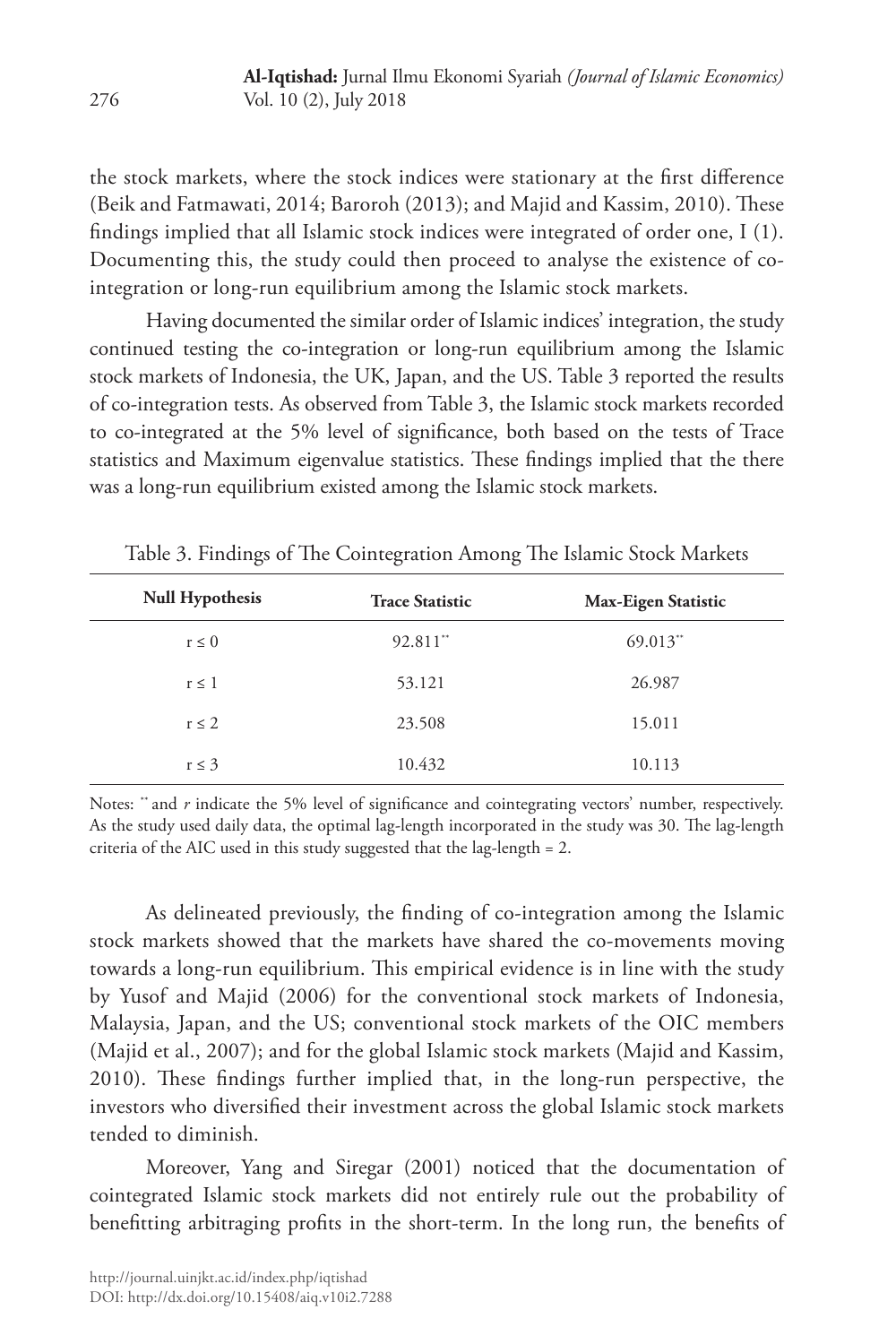diversification among the integrated Islamic stock markets could be lowered, but in reality, the investors could still gain diversifying benefits. The benefits of investment diversification among the Islamic stock market would not diminish completely due to their differences in financial risks (Ibrahim, 2003), scales of business, cash flows, and trade bilateral dependencies (Pretorius, 2002; Abdul Karim and Majid, 2010), economies' external capital controls (Sheng and Tu, 2000), and financial deregulation (Chowdhury, 1994).

The bivariate Granger causality test is performed to discover the path or pattern of causality between the Islamic stock market of Indonesia and the UK, Japanese, and the US Islamic stock markets, where their findings are reported in Table 4. As illustrated in Table 4, the study found a unidirectional running from the Islamic stock markets of the UK and the US to the Indonesian Islamic stock market at least at the 5% level of significance. These findings suggested that changes in the Islamic stock market of the UK and the US Granger caused movements of the Islamic stock market of Indonesia.

| <b>Causality direction</b> | <b>Estimated coefficient</b> |                    | Conclusion     |  |
|----------------------------|------------------------------|--------------------|----------------|--|
| $IID \leftrightarrow IJP$  | $2.909***$<br>$2.451***$     | (0.002)<br>(0.004) | Bidirectional  |  |
| $IID \leftarrow IUK$       | 1.138<br>$1.907$ **          | (0.187)<br>(0.043) | Unidirectional |  |
| $IID \leftarrow HJS$       | 0.791<br>1.809**             | (0.471)<br>(0.049) | Unidirectional |  |

Table 4. Findings of The Bivariate Granger Causality

Notes: "" and " show the significant levels at the 1% and 5%, respectively. Figures in the bracket (.) represent the probability of the t-test.

Additionally, as observed from Table 4, the stock markets of Indonesia and Japan Granger caused each other (bidirectional causality) at the 1% level of significance. This indicated the Islamic stock market of Indonesia is more interdependence from the Islamic stock market of Japan, as compared to the Islamic stock markets of the UK and the US. Our findings implied that for economically and geographically close Islamic stock markets, such as Indonesia and Japan, are highly interconnected. This finding supported the previous empirical evidence by Janakiramanan and Asjeet (1998) who found that economically and geographically close stock markets demonstrated elevated interdependence.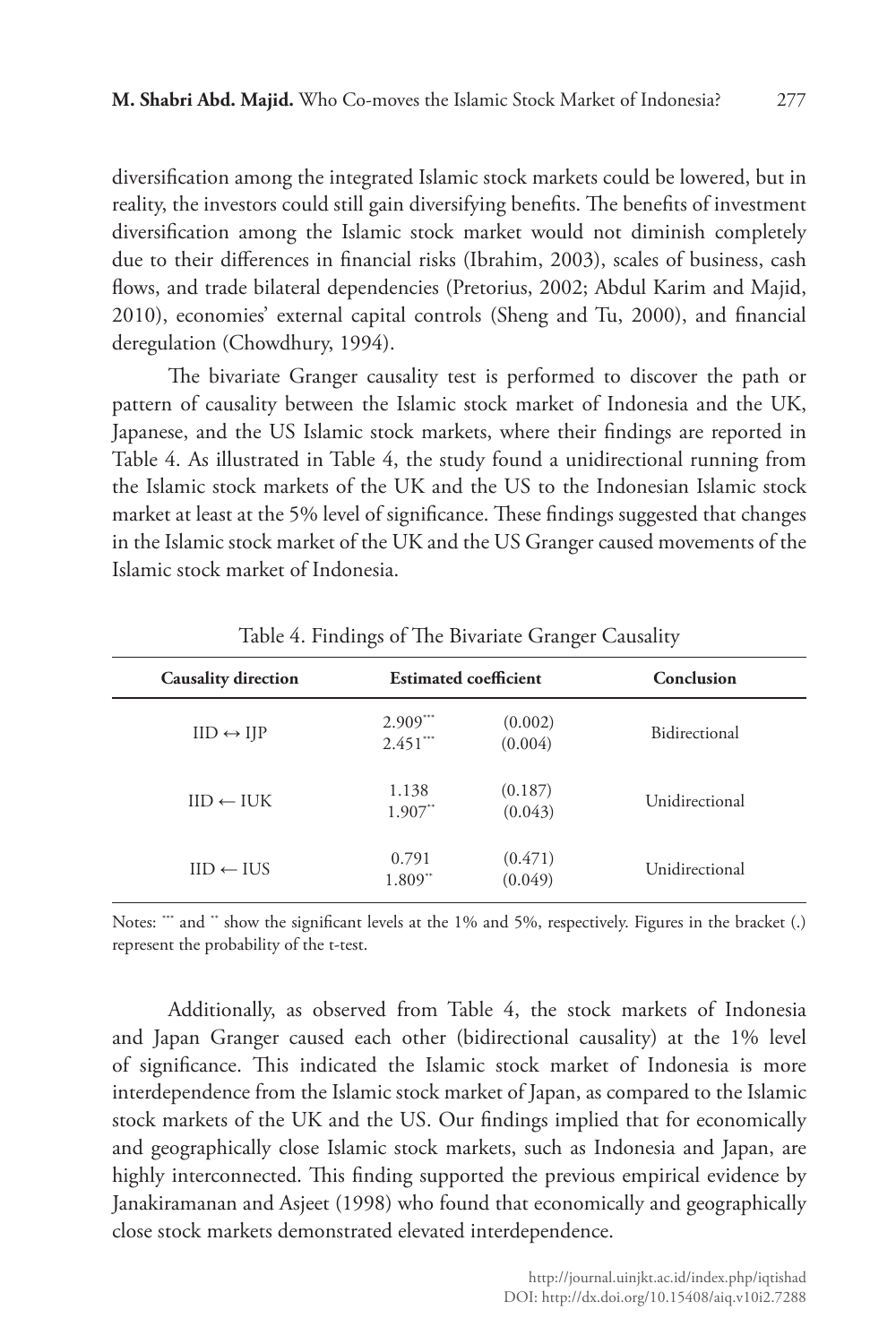Finally, the study estimated the VECM to identify the multivariate causalities between the Islamic stock markets of Indonesia and the Japanese, the UK, and the US. Table 5 reported the findings from the VECM. As observed from Table 5, the study discovered both channels of Granger causality of the short-run by way of joint F-tests of lagged differences and the long run by way of significant t-statistics of error correction terms (ECTs). All estimated ECTs are found to be significant at least at the 10% significance level with the estimated values spanning from -0.001 to -0.008, signifying the last day of disequilibrium in the Islamic stock markets were cleared in the long-run term by the speed of adjustment from 0.01% to 0.08% on the following day. These results further meant that when there was a deviation from co-integrating relations in the markets, these were largely due to the movements from the other Islamic stock markets that amend to clear the disequilibrium, findings similar to Majid and Kassim (2010) for the global Islamic stock markets and the conventional stock markets of Indonesia, the US, and Japan (Yusof and Majid, 2006).

| Islamic stock |                                  | F-Stat                |                       |                                  |                                   |
|---------------|----------------------------------|-----------------------|-----------------------|----------------------------------|-----------------------------------|
|               | $\Delta$ IID                     | $\Delta I$ JP         | $\Delta$ IUK          | $\triangle IUS$                  | $ECT_{_{t-1}}$                    |
| $\Delta$ ID   | ۰                                | $0.139***$<br>[0.005] | 0.145<br>[0.954]      | $2.350^{**}$<br>[0.042]          | $-0.008***$<br>(0.001)            |
| $\Delta$ JP   | $0.312$ <sup>**</sup><br>[0.034] | -                     | $1.217**$<br>[0.042]  | $1.200$ <sup>**</sup><br>[0.035] | $-0.016$ ***<br>(0.006)           |
| $\Delta$ UK   | 0.147<br>[0.342]                 | 1.196*<br>[0.057]     | ۰                     | $0.219***$<br>[0.003]            | $-0.006^*$<br>(0.079)             |
| $\Delta US$   | 1.067<br>[0.592]                 | $2.644*$<br>[0.079]   | $5.111***$<br>[0.004] |                                  | $-0.003$ <sup>**</sup><br>(0.001) |

Table 5. Findings from multivariate causality based on the VECM

Note: "", ", and  $\checkmark$  show significance at the levels of 1%, 5%, and 10%. The number in brackets (.) and squared brackets [.] are the *p*-value of the t-statistics and F-statistics, respectively.

At this juncture, it is important to bear in mind that the findings of long-run co-movements among the Islamic stock market of Indonesia and the UK, Japanese, and the US Islamic stock markets only represented their long-run interdependencies as well as implied causality, but it did not show the pattern of causational directions among the Islamic stock markets. As such, to discover the multivariate causalities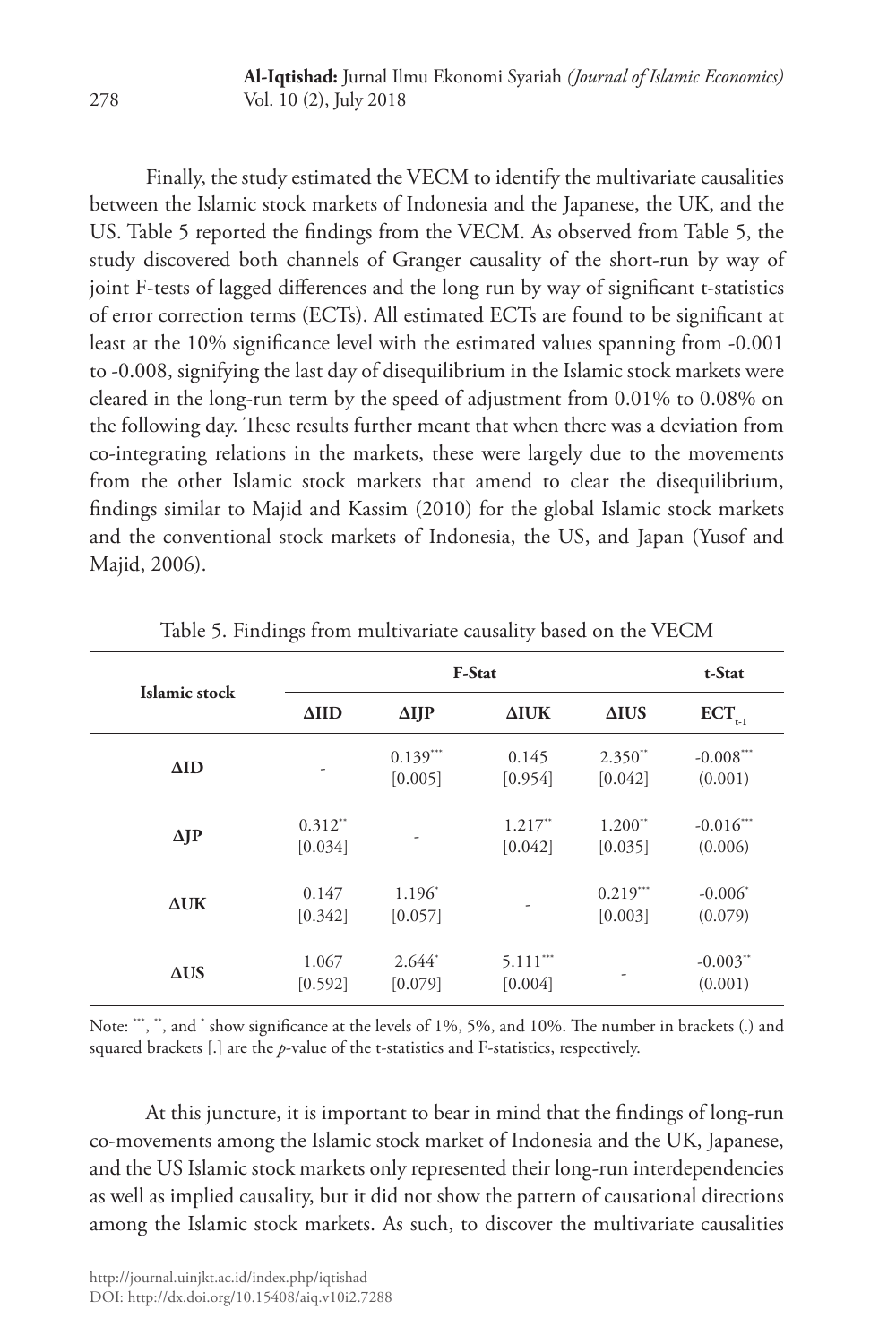among these markets, Table 5 also reported empirical findings for the multivariate causalities based on the Wald test using F-statistics.

As for multivariate causalities among the Islamic stock markets, the Indonesian Islamic stock market is affected by the Islamic stock market of Japan. Meanwhile, the Islamic stock market of Indonesia, in short-run, only influenced the changes in the Islamic stock market of Japan, but it was independence from the UK and the US stock markets. On the other hand, the world leading Islamic stock markets of Japan, the UK, and the US, these markets are found to bidirectional Granger caused within the multivariate perspective. These findings further confirmed our earlier findings from bivariate causality that the Islamic Japanese stock market played a more dominant role over the changes in the Indonesia Islamic stock market. The closed ties between Indonesia and Japan both regionally and economically and geographically (Janakiramanan and Asjeet, 1998) are simply the cause of Japan's dominance over the Indonesian stock market.

Last but not least, our empirical evidence of the degree of interrelationships or co-movements among the Islamic stock markets provides imperative inferences for the macro-harmonization policies of the Islamic stock markets. As the markets were integrated, the stock market of a country might not be totally protected from foreign shocks, showing the importance of interdependent policies regulating the capital markets worldwide. Policy harmonization in juxtaposition with the diminution or elimination of trade and investment blockades should further is enhanced if Indonesia intends to grasp opportunity from a greater integration among the Islamic stock market interdependence (Majid et al., 2008; Kotorri and Korbi, 2009; and de Bruyn et al., 2013).

#### **Conclusion**

This study explores which world-leading Islamic markets, Japan, the UK or the US, actually, leads the Islamic stock market of Indonesia over the period 2000 to 2016 within both bivariate and multivariate Granger causalities perspectives. The study discovered that the Islamic stock market of Indonesia, Japan, and the US have moved together towards a greater level of integration. As for their interdependencies, the Islamic stock market of Japan was found to have a more dominant role over the changes in the Indonesian Islamic stock as compared to the US Islamic stock market, both in the bivariate and multivariate frameworks.

These findings implied that the opportunities of gaining investment diversification benefits among the Islamic stock markets tend to diminish as the markets become more integrated. This further implies that any development in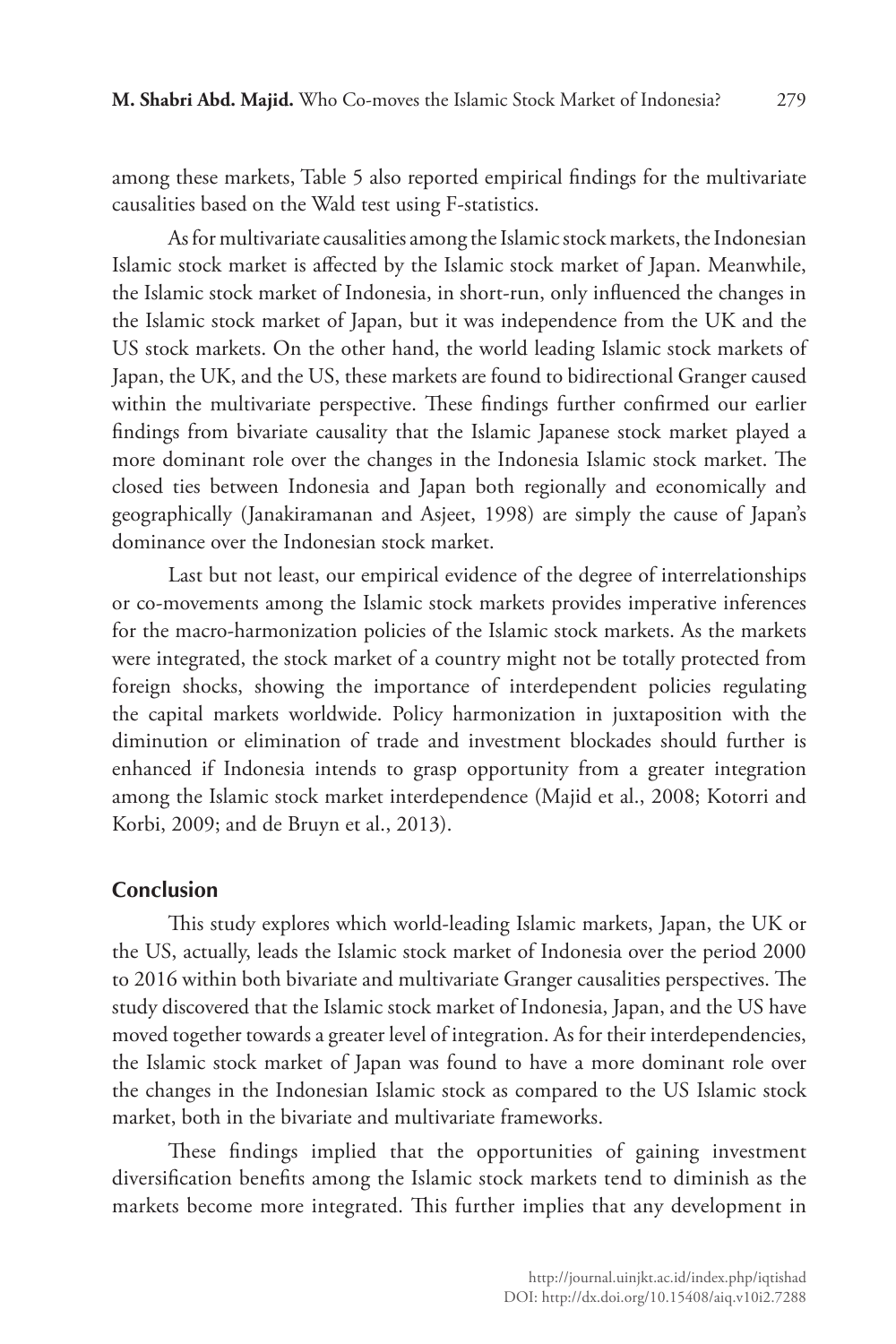the Japanese economy has to be given more consideration by the Indonesian authority as this stock market has dominant influences on the Indonesian Islamic stock market than those of the UK and the US markets. Greater macroeconomic harmonization policies among the Islamic stock markets should be further enhanced if these countries intend to seize benefits from a greater integration among them.

To further add to present existing empirical studies on interdependencies among the Islamic stock markets, upcoming empirical research on this topic may possibly cover wider areas of Islamic stock markets and probe underlying determinants of co-movements among Islamic stock markets. Forthcoming studies also suggested exploring both linear and non-linear equilibrium relationships using more sophisticated empirical tests.

## **References**

- Abdul Karim, B., & Majid, M. S. A. (2009). International Linkages Among Stock Markets of Malaysia and Its Major Trading Partners. *Journal of Asia-Pacific Business*. Vol. 10 (4): 326-351. doi: https://doi.org/10.1080/10599230903340304.
- Abdul Karim, B., & Majid, M. S. A. (2010). Does Trade matter for stock market integration?. *Studies in Economics and Finance*. Vol. 27 (1): 47-66. doi: https://doi.org/10.1108/10867371011022975.
- Abdul Karim, B., Majid, M. S. A., & Karim, S. A. A. (2009). Integration of Stock Markets Between Indonesia and Its Major Trading Partners. *Gadjah Mada International Journal of Business*. Vol. 11 (2): 229-252. doi: https://doi. org/10.22146/gamaijb.5526.
- Adityara, E. (2012). Pengaruh Pasar Saham Dunia Terhadap Pasar Saham Indonesia (The Influence of The World Stock Market on Indonesia Stock Market). *Etikonomi*. Vol. 11 (2): 108-125. doi: https://doi.org/10.15408/ etk.v11i1.1887.
- Akaike, H. (1974). A New Look at The Statistical Model Identification. *IEEE Transactions on Automatic Control*. Vol. 19 (6): 716-723.
- Akdogan, H. (1991). *Empirical Examination of Equity Market Integration in European Community: An Asset Pricing Model*. UMI Dissertation Services. Ann Arbor, Michigan: A Bell & Howell Company.
- Ali, H. (2014). Analisis Pengaruh Faktor Variabel Makroekonomi Terhadap Jakarta Islamic Index (JII) periode 2010–2013 (The Impact of Macroeconomic Variables on Jakarta Islamic Index Period 2010-2013). *Signifikan: Jurnal Ilmu Ekonomi*. Vol. 3 (2): 52-67. doi: https://doi.org/10.15408/sjie.v3i2.2061.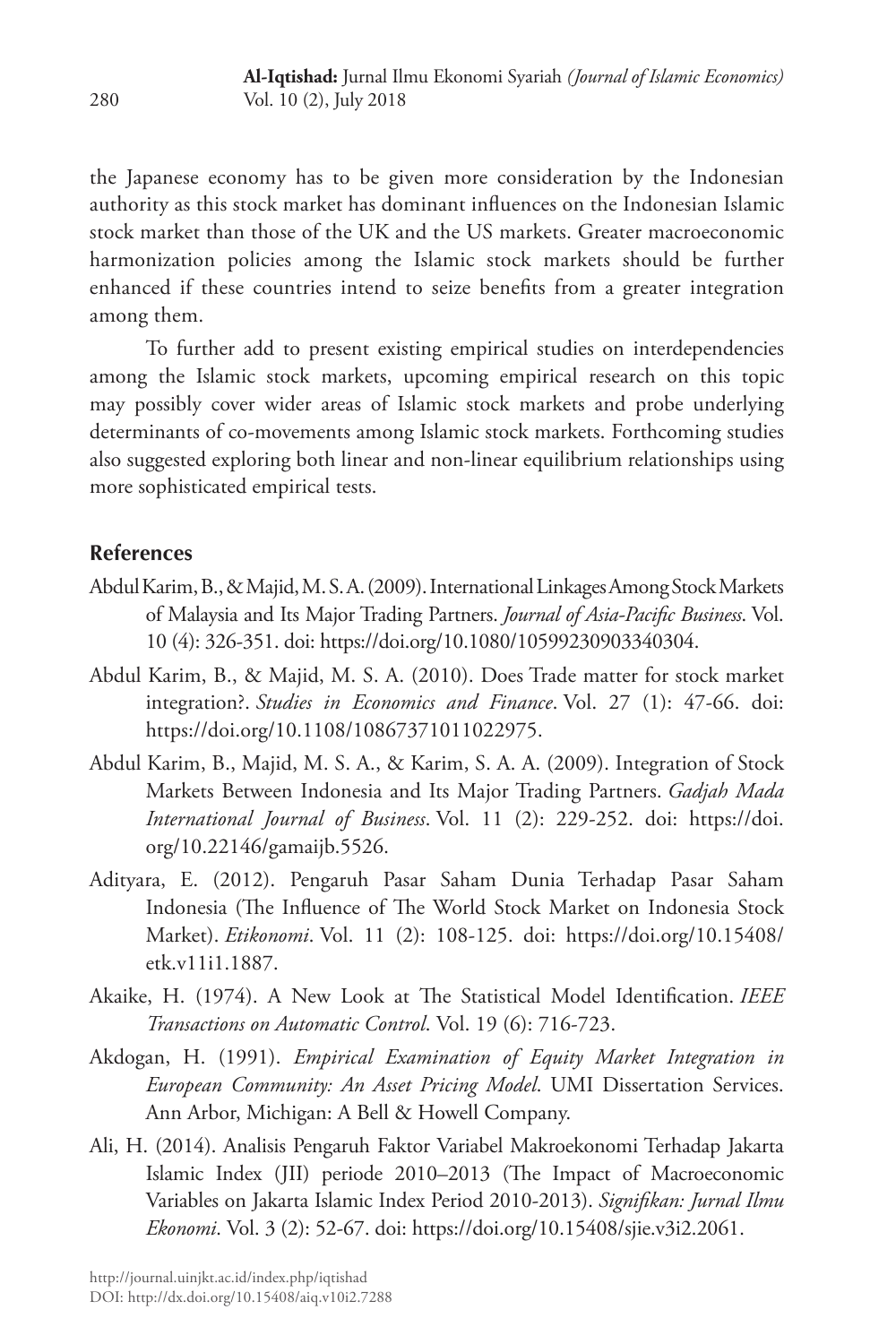- Azwar, A., Nasarudin, I. Y., Mufraini, A., Suhendra., & Noor, S. (2011). Analisis Faktor Fundamental Terhadap Excess Return Saham Syariah Perusahaan Jakarta Islamic Index (Analysis of Fundamental Factors on Excess Return of Islamic Stock in Jakarta Islamic Index). *Al-Iqtishad: Jurnal Ilmu Ekonomi Syariah (Journal of Islamic Economics)*. Vol. 3 (1): 127-140. doi: 10.15408/ aiq.v3i1.2501.
- Baroroh, U. (2013). Indikator Makroekonomi dan Return Saham Syariah di Indonesia (Macroeconomic Indicator and Islamic Stock Return in Indonesia). *Signifikan: Jurnal Ilmu Ekonomi*. Vol. 2 (2): 1-15. doi: https:// doi.org/10.15408/sjie.v2i2.2421.
- Beik, I. S., & Fatmawati, S. W. (2014). Pengaruh Indeks Harga Saham Syariah Internasional dan Variabel Makro Ekonomi Terhadap Jakarta Islamic Index (The Effect of International Stock Price and Macroeconomic Variable on Jakarta Islamic Index). *Al-Iqtishad: Jurnal Ilmu Ekonomi Syariah (Journal of Islamic Economics)*. Vol. 6 (2): 155-178. doi: 10.15408/aiq.v6i2.1228.
- Cha, B., & Oh, S. (2000). The Relationship Between Developed Equity Markets and The Pacific Basin's Emerging Equity Markets. *International Review of Economics & Finance*. Vol. 9 (4): 299-322. doi: https://doi.org/10.1016/ S1059-0560(00)00057-5.
- Cheng, H. (2000). Cointegration Test for Equity Market Integration: The Case of China Economic Area (Mainland China, Hong Kong, and Taiwan), Japan and the United States. *(Unpublished Dissertation)*. Washington DC: The School of Business of Public Management of the George Washington University.
- Chowdhury, A. R. (1994). Stock Market Interdependencies: Evidence from the Asian NIEs. *Journal of Macroeconomics*. Vol. 16 (4): 629-651. doi: https:// doi.org/10.1016/0164-0704(94)90004-3.
- De Bruyn, R., Gupta, R., & Stander, L. (2013). Testing The Monetary Model for Exchange Rate Determination in South Africa: Evidence from 101 Years of Data. *Contemporary Economics*. Vol. 7 (1): 19-32.
- Dickey, D. A. & Fuller, W. A. (1979), Distribution of The Estimations for Autoregressive Time Series With a Unit Root. *Journal of American Statistical Association*. Vol. 74: 423-431.
- Dickey, D. A., & Fuller, W. A. (1981). Likelihood Ratio Statistics for Autoregressive Time Series With a Unit Root. *Econometrica: Journal of the Econometric Society.* Vol. 49 (4):. 1057-1072.
- Gujarati, D. N. (2009). *Basic Econometrics*. New York: McGraw-Hill Education.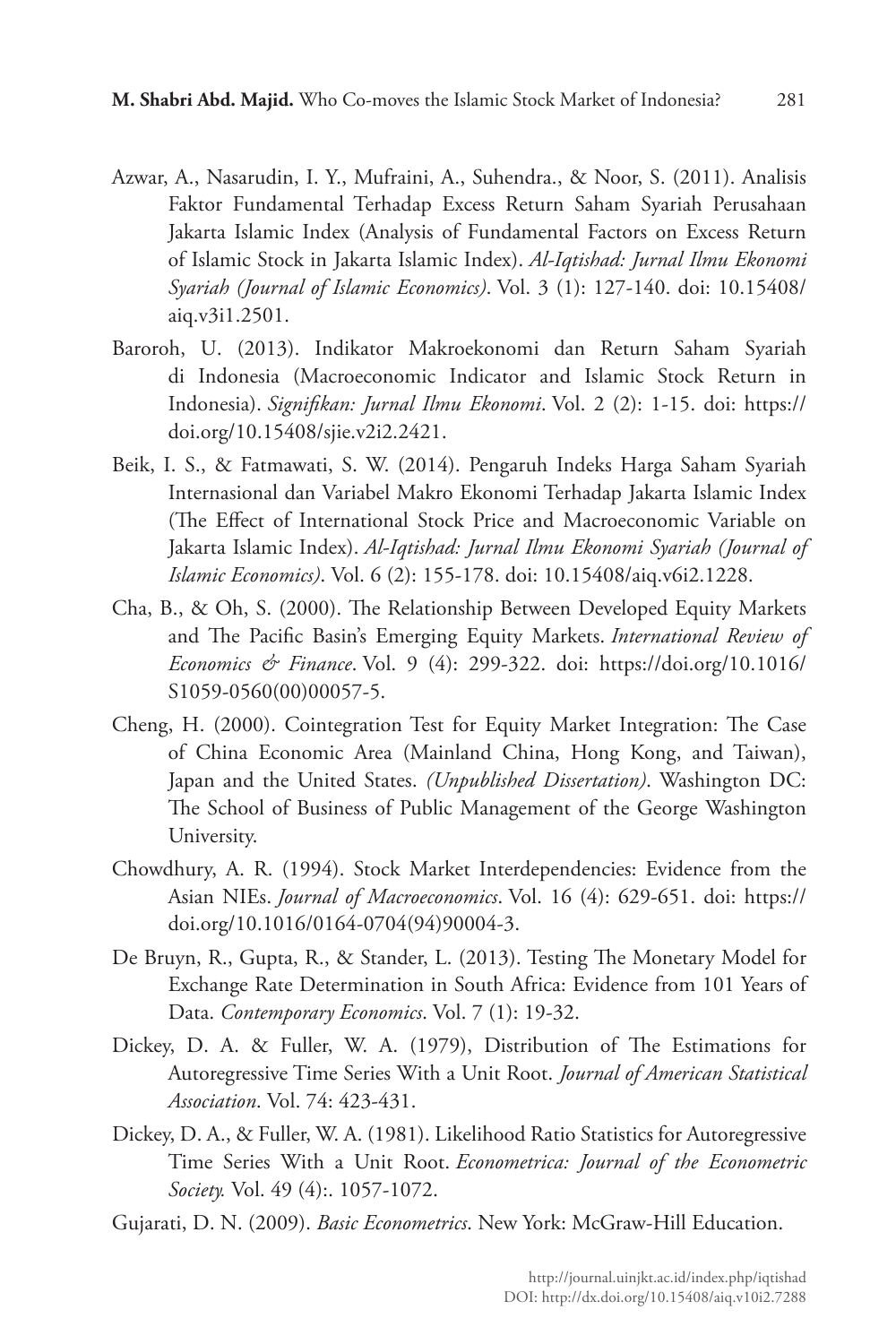- Hirayama, K., & Tsutsui, Y. (1998). Threshold Effect in International Linkage of Stock Prices. *Japan and the World Economy*. Vol. 10 (4): 441-453.
- Ibrahim, M. (2003). Macroeconomic Forces and Capital Market Integration A VAR Analysis for Malaysia. *Journal of the Asia Pacific Economy*. Vol. 8 (1): 19-40. doi: https://doi.org/10.1080/1354786032000045228.
- Janakiramanan, S. & Asjeet, L. S. (1998). An Empirical Examination of Linkages Between Pacific-Basin Stock Markets. *Journal of International Financial Markets, Institutions and Money*. Vol. 8 (2): 155-173. doi: https://doi. org/10.1016/S1042-4431(98)00029-8.
- Jang, H., & Sul, W. (2002). The Asian Financial Crisis and The Co-Movement of Asian Stock Markets. *Journal of Asian Economics*. Vol. 13 (1): 94-104.
- Jeon, B. N., & Vonfurstenberg, G. M. (1990). Growing International Co-Movement in Stock-Price Indexes. *Quarterly Review of Economics and Business*. Vol. 30  $(3): 15-30.$
- Johansen, S., & Juselius, K. (1990). Maximum Likelihood Estimation and Inference on Cointegration With Applications to The Demand for Money. *Oxford Bulletin of Economics and statistics*. Vol. 52 (2): 169-210.
- Kassim, S. H., Majid, M. S. A., & Hamid, Z. (2011). The 2007 Global Financial Crisis and The Malaysian Stock Market: a Sectoral Analysis. *Afro-Asian Journal of Finance and Accounting*. Vol. 2 (3): 185-209.
- Kleimeier, S., & Herald, S. (2000). Rationalization Versus Globalization in European Financial Market Integration: Evidence From Co-integration Analyses. *Journal of Banking and Finance*. Vol. 24: 1005-1043.
- Kotorri, A., & Korbi, A. (2009). Can a South East European country have a strong currency? Albania Case. *Contemporary Economics*. Vol. 3 (1): 43-54.
- Majid, M. S. A, Yusof, R. M., & Razal, A. N. (2007). Dynamic Financial Linkages Among Selected OIC Countries. *Journal of Economic Cooperation among Islamic Countries*. Vol. 28 (2): 25-56.
- Majid, M. S. A. (2009). *Global Financial Interdependence: ASEAN Emerging Markets versus US and Japan*. Köln: Lambert Academic Publishing.
- Majid, M. S. A. (2016a). Dynamic Interactions Between the Islamic Stock Prices and Macroeconomic Variables: Evidence from Malaysia. *DLSU Business & Economics Review*. Vol. 26 (1):. 92-100.
- Majid, M. S. A. (2016b). The Short-Run and Long-Run Relationship in The Indonesia Islamic Stock Returns. *Al-Iqtishad: Jurnal Ilmu Ekonomi Syariah (Journal of Islamic Economics*. Vol. 8 (1): 1-18. doi: https://doi.org/10.15408/aiq.v8i1.2505.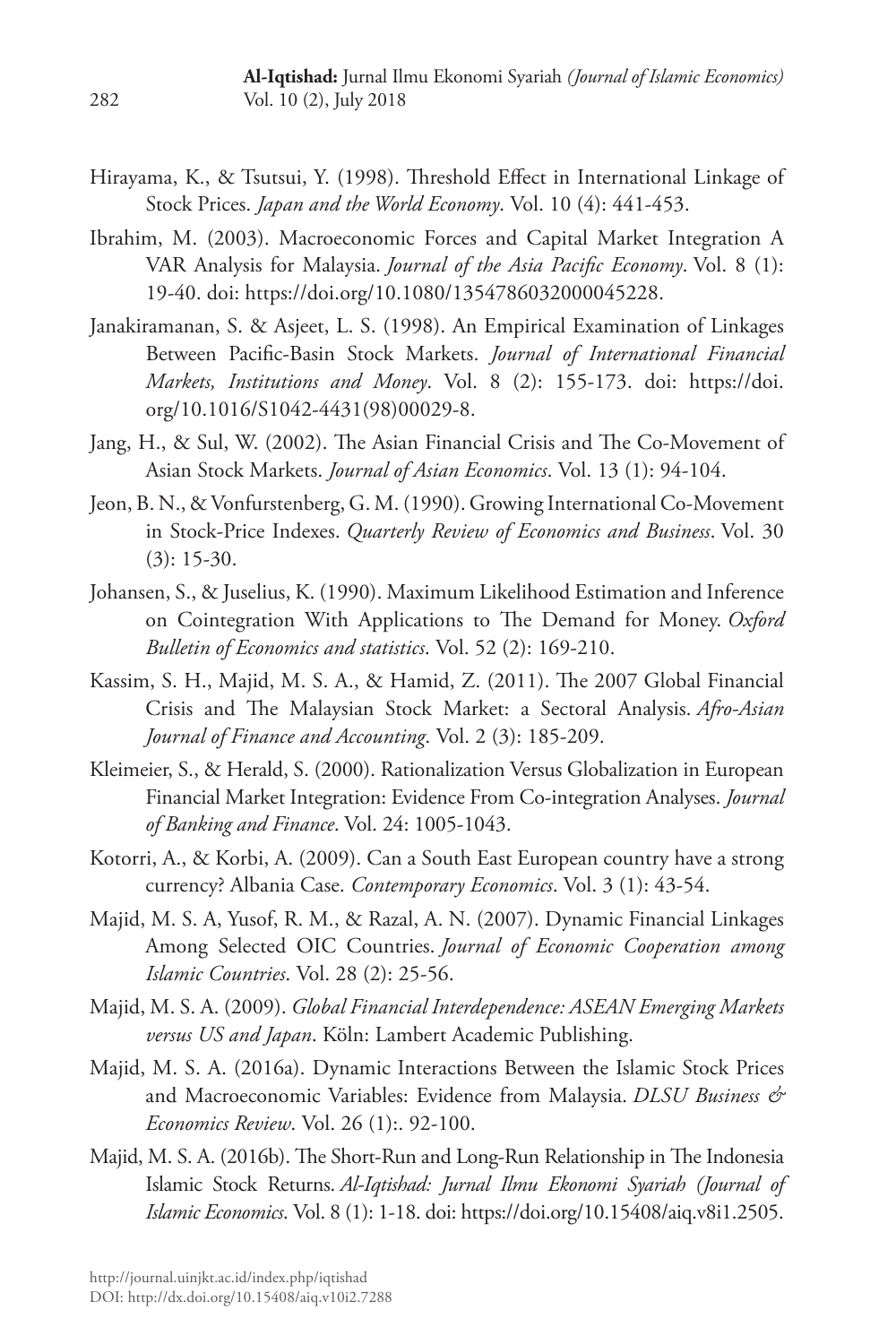- Majid, M. S. A., & Kassim, S. H. (2009). Impact of The 2007 US Financial Crisis on The Emerging Equity Markets. *International Journal of Emerging Markets*. Vol. 4 (4): 341-357. doi: https://doi.org/10.1108/17468800910991241.
- Majid, M. S. A., & Kassim, S. H. (2010). Potential Diversification Benefits Across Global Islamic Equity Markets. *Journal of Economic Cooperation & Development*. Vol. 31 (4): 103-126.
- Majid, M. S. A., Meera, A. K. M., & Omar, M. A. (2008). Interdependence of ASEAN-5 Stock Markets From the US and Japan. *Global Economic Review*. Vol. 37 (2): 201-225.
- Majid, M. S. A., Meera, A. K. M., Omar, M. A., & Hassanuddeen, A. A. (2009). Dynamic Linkages Among ASEAN-5 Emerging Stock Markets. *International Journal of Emerging Markets*. Vol. 4 (2): 160-184.
- Naranjo, A., & Aris, P. (1997). Financial Market Integration Tests: An Investigation Using US Equity Markets. *Journal of International Financial Markets, Institutions and Money*. Vol. 7: 93-135.
- Osterwald‐Lenum, M. (1992). A Note With Quantiles of The Asymptotic Distribution of The Maximum Likelihood Co-integration Rank Test Statistics. *Oxford Bulletin of Economics and Statistics*. Vol. 54 (3):. 461-472.
- Perron, P. (1989). The Great Crash, The Oil Price Shock, and The Unit Root Hypothesis. *Econometrica: Journal of the Econometric Society*. Vol. 57 (6): 1361-1401.
- Phillips, P. C., & Perron, P. (1988). Testing for a Unit Root in Time Series Regression. *Biometrika.* Vol. 75 (2):. 335-346.
- Pretorius, E. (2002). Economic Determinants of Emerging Stock Market Interdependence. *Emerging Markets Review*. Vol. 3 (1): 84-105.
- Sheng, H. C., & Tu, A. H. (2000). A Study of Cointegration and Variance Decomposition Among National Equity Indices Before and During The Period of The Asian Financial Crisis. *Journal of Multinational Financial Management*. Vol. 10 (3-4): 345-365.
- Tulasmi & Trihariyanto, R. R. (2016). Islamic Stocks Index Performance: Comparative Studies Between Indonesia and Malaysia. *Signifikan: Jurnal Ilmu Ekonomi*. Vol. 5 (1): 69–82. doi: https://doi.org/10.15408/ v5i1.3127.
- Yang, T. S. C., & Siregar, R. Y. (2001). *An Empirical Examination of the Stock Market Returns in Selected Asia-Pacific Economies in the Pre-and Post-Financial Reform Period*. Singapore: Institute of Southeast Asian Studies.